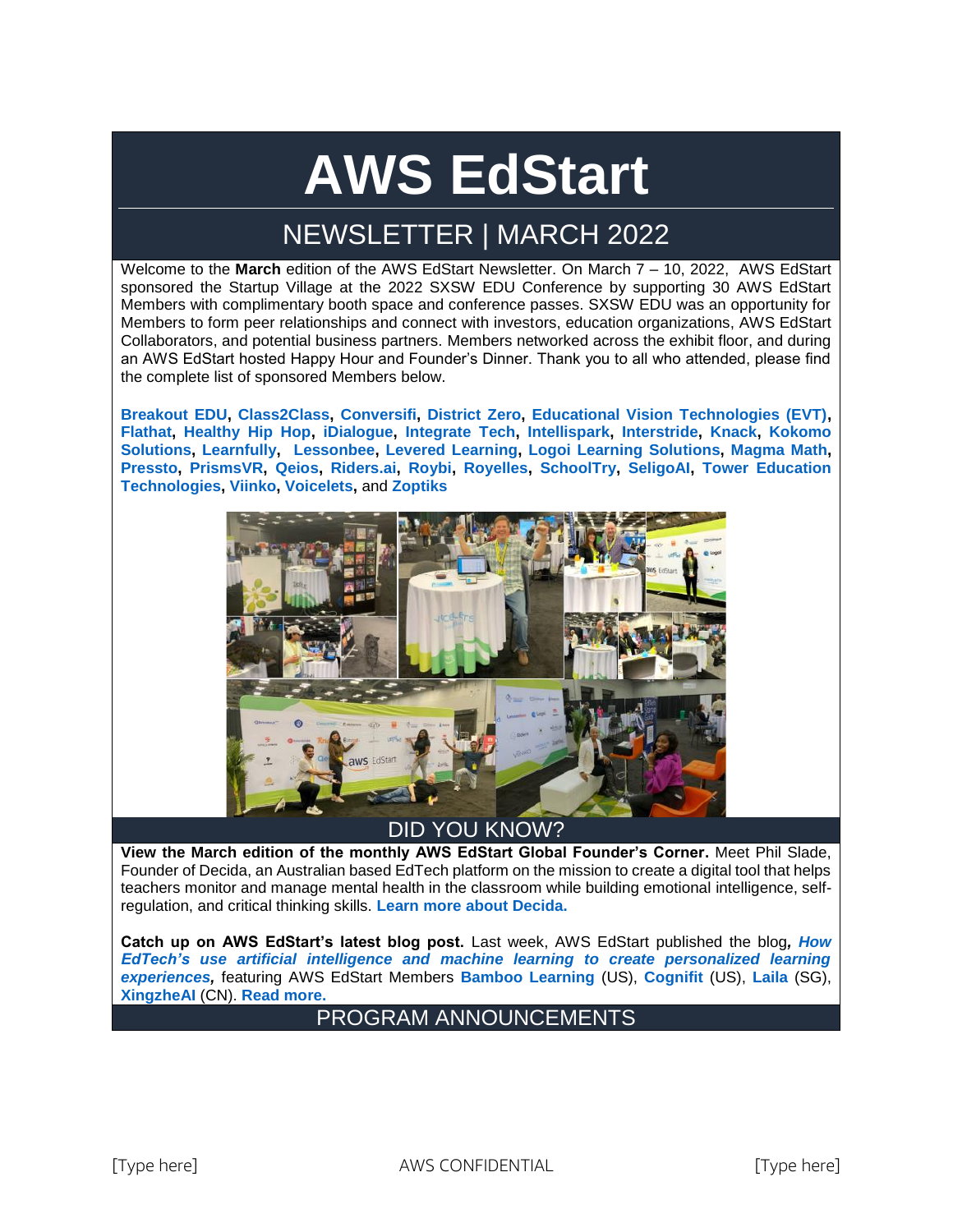Join AWS EdStart at the **[ASU+GSV Summit](https://www.asugsvsummit.com/)** from April 4-6, 2022 in San Diego, California. This industry event will provide EdTech startups with the opportunity to learn, innovate, and network with the EdTech community to grow and explore solutions that revolutionize education. If you are planning to attend, please find the list of AWS EdStart activities that you can participate in listed below, along with send an email to Jeff Wickert (US Program Manager) at **[wickertj@amazon.com](mailto:wickertj@amazon.com)**

#### **Monday April 4 | AWS EdStart Founder's Dinner | 6:00pm – 9:00pm**

Blind Burro | 639 J St, San Diego, CA 92101

Who's Invited: AWS EdStart Member Company Founders (regardless of whether they are registered for ASU GSV Summit or not.)

The AWS EdStart Founder's Dinner is a casual meal designed to bring AWS EdStart founders together in a welcoming, social environment to foster networking and collaboration. RSVP to **[wickertj@amazon.com](mailto:wickertj@amazon.com)** by 3/31/22.

#### **Tuesday April 5 | Coffee and Pastries with AWS EdStart| 8:00AM – 10:00AM**

Manchester Grand Hyatt – Suite 867

Join the AWS EdStart community for coffee, pastries and an overall good time. This informal gathering is a chance to hang out, catch up, and enjoy being out in the world again. RSVP to **[wickertj@amazon.com](mailto:wickertj@amazon.com)** 

#### **Tuesday April 5 | AWS Reception at ASU+GSV | 5:00pm-8:00PM**

Altitude Sky Lounge, San Diego, CA

You're invited to join Amazon Web Services (AWS) at an exclusive reception during the ASU + GSV Summit on Tuesday, April 5 at 5:00PM at ALTITUDE Sky Lounge. This is an opportunity to network with your peers and connect with AWS business and technical leadership. The event will feature delicious food, an open bar and unparalleled views of the City Skyline and San Diego Bay. RSVP today to secure your spot - we look forward to seeing you. **[RSVP Here.](https://aws-reception-at-asu-gsv.splashthat.com/)**

#### **Wednesday, April 6 | Coffee and Pastries with AWS EdStart| 8:00AM – 10:00AM**

Manchester Grand Hyatt – Suite 867

Join the AWS EdStart community for coffee, pastries and an overall good time. This informal gathering is a chance to hang out, catch up, and enjoy being out in the world again. RSVP to **[wickertj@amazon.com](mailto:wickertj@amazon.com)**

#### MEMBER ANNOUNCEMENTS

Congratulations to **[Mentu](https://www.mentu.co/) (CO)** for matriculating to the Members Tier from the Innovators Tier. Mentu is working with education stakeholders in Colombia to democratize quality education in Latin America through social impact platform focused on primary and secondary schools.

Congratulations to **[Breakout EDU](https://www.breakoutedu.com/) (US)** for demonstrating a rational level of evidence under the **[Every](https://www.ed.gov/essa?src=rn) [Students Succeeds Act's \(ESSA\)](https://www.ed.gov/essa?src=rn) Level IV** requirements for their game-based learning platform. **[Read more.](https://finance.yahoo.com/news/breakout-edu-earns-essa-certification-123900459.html)**

Congratulations to **[Bamboo Learning](http://www.bamboolearning.com/) (US)** for being selected for an innovative student literacy pilot at the John Rex Charter School (JRCS) in Oklahoma City and gaining ESSA Level IV Certified. **[Read the](https://www.eschoolnews.com/2022/03/07/bamboo-learnings-comprehension-through-conversation-edtech-solution-for-k-5-students-gaining-momentum/)  [ESchool News Article.](https://www.eschoolnews.com/2022/03/07/bamboo-learnings-comprehension-through-conversation-edtech-solution-for-k-5-students-gaining-momentum/)**

Congratulations to **[Levered](https://www.levered.com/posts/levered-math-meets-essa-evidence)** as their instructional system for Math meets the evidence standards under Every Student Succeeds Act (ESSA). **[Read more.](https://www.levered.com/posts/levered-math-meets-essa-evidence)**

**[Byju](https://byjus.com/us/) (IN)** recently was announced as an official sponsor of the **[FIFA World Cup Qatar 2022](https://www.fifa.com/tournaments/mens/worldcup/qatar2022)**. **[Read](https://finance.yahoo.com/news/byjus-announced-official-sponsor-fifa-090000315.html)  [more.](https://finance.yahoo.com/news/byjus-announced-official-sponsor-fifa-090000315.html)**

**[Legends of Learning](https://www.legendsoflearning.com/) (US)** recently raised \$5M in seed funding. The game-based EdTech intends to use the funds to scale its sales, engineering, and game development teams. **[Read more.](https://www.finsmes.com/2022/03/legends-of-learning-raises-5m-seed-funding-round.html)** UPCOMING VIRTUAL EVENTS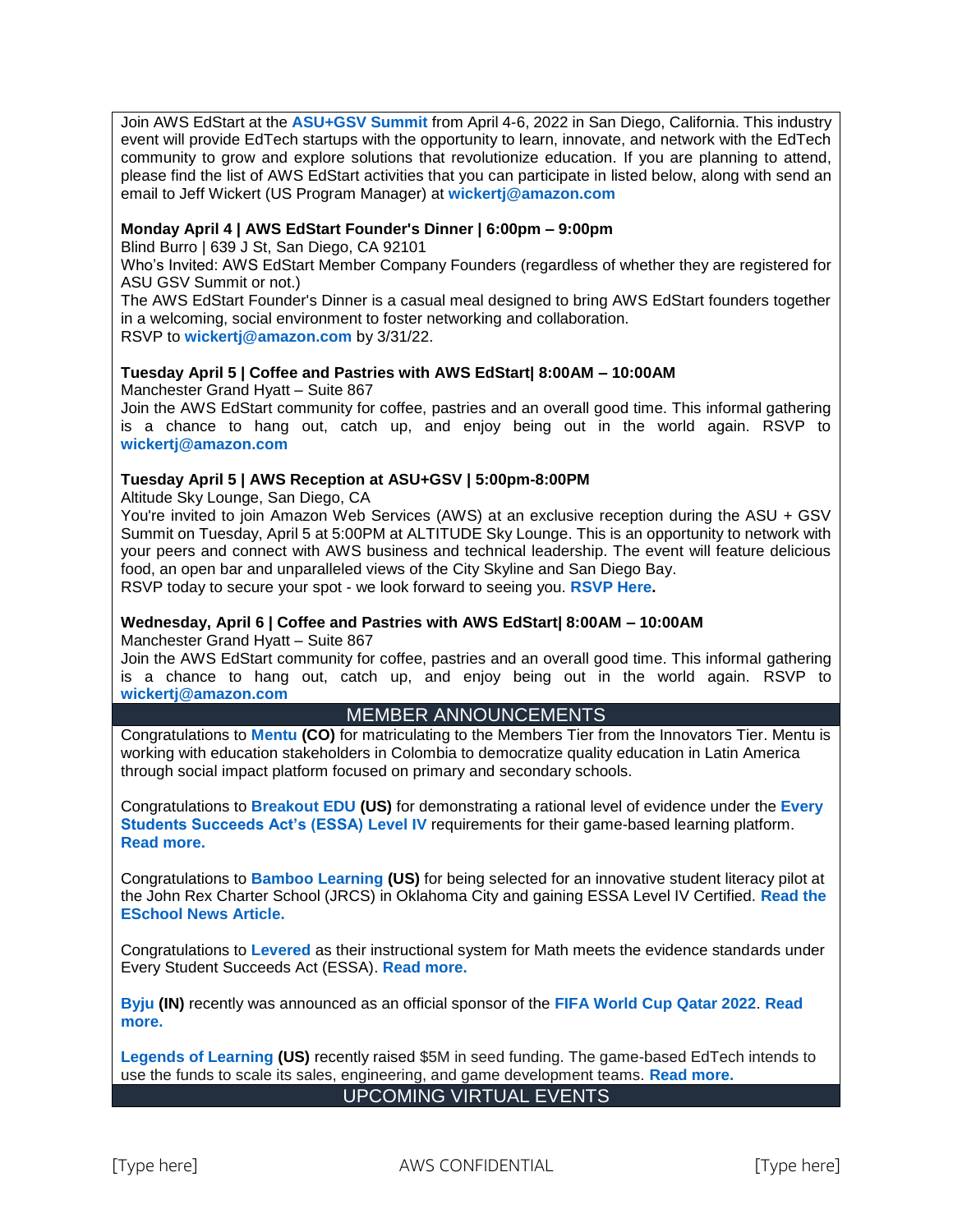

#### **EdTech Founder Series | Accelerators + Support for EdTech Founders at Any Stage March 31 | 1:00PM ET - 2:00PM ET**

As the need for support for Founders increases, the ecosystem that aids early stage EdTech's is evolving and new programs are emerging. So, what should you do? How should you begin your research and begin building your plan for finding and applying to the perfect program to accelerate your EdTech business? Join us to learn more.

#### **[Register now.](https://awsedstart.com/display/EVE/5UIiZUJ4HdY5Ip2)**



**Technical Webinar: Provide Superior Customer Service at a lower cost with Amazon Connect April 1 | 11:00AM ET – 12:00PM ET** Join us as we dive deep on the benefits of the Amazon Connect, an easy-to-use omnichannel cloud contact center that helps you provide superior customer service at a lower cost. Utilize natural language chatbots, Interactive Voice Response (IVR), and automated customer voice authentication. Improve performance using powerful analytics tools, including visualization, to make business decisions.

**[RSVP Here.](https://meet.goto.com/120538525)**



#### **Technical Webinar: Build using AWS Amplify March 31 | 1:00PM SGT- 2:00PM SGT** Join us as we dive deep into the benefits of leveraging AWS Amplify to build and deploy applications. AWS Amplify can configure a web or mobile app backend, connect your app in minutes, visually build a web frontend UI, and easily manage app content outside the AWS console to ship faster and scale effortlessly.

#### **[RSVP in the Portal](https://awsedstart.com/display/EVE/QUvNBXNe0Kx7vjz#Details)**



**AWS Reception at ASU+GSV April 5 | 5:00PM PST- 8:00PM PST**

You're invited to join Amazon Web Services (AWS) at an exclusive reception during the ASU + GSV Summit on Tuesday, April 5 at 5:00PM at ALTITUDE Sky Lounge. This is an opportunity to network with your peers and connect with AWS business and technical leadership. The event will feature delicious food, an open bar and unparalleled views of the City Skyline and San Diego Bay. RSVP today to secure your spot - we look forward to seeing you.

#### **[RSVP in the Portal](https://aws-reception-at-asu-gsv.splashthat.com/)**

WELCOME AWS EDSTART COLLABORATORS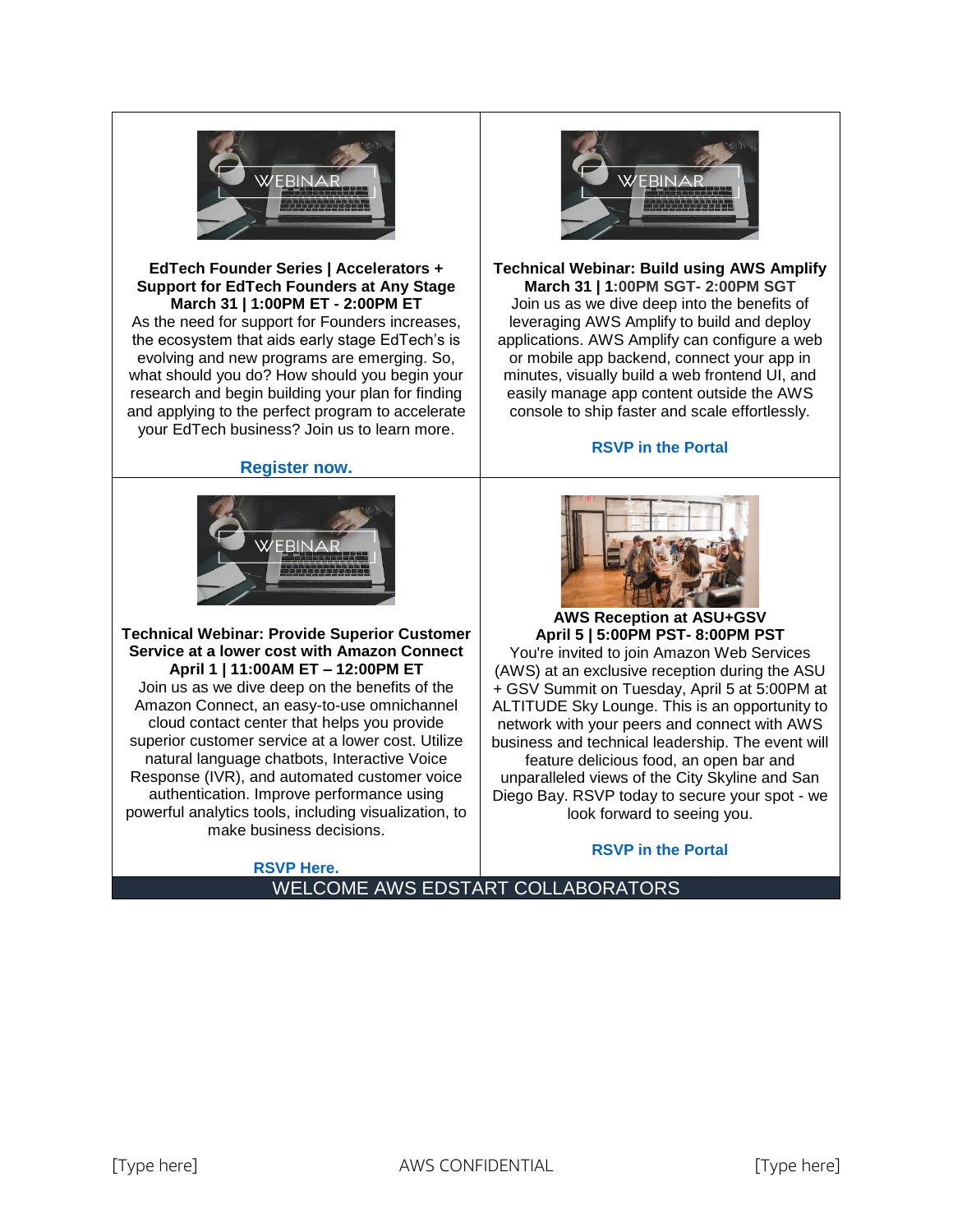**[Me.reka](https://www.mereka.my/)** is a Malaysian EdTech organization with a mission to provide the best learning experiences to inspire, equip and support the EdTech entrepreneurs of tomorrow. Me.reka serves international development agencies, foreign and local government agencies, corporate foundations, corporate clients, schools and Education institutions with designing and implementing in-depth and low-touch training programs for individual learners and organizations.

**[Central Square Foundation](https://www.centralsquarefoundation.org/)** is a nonprofit organization working with the vision of ensuring quality school education for all children in India. Central Square Foundation mission is to shape EdTech solutions for low-income schools, evidence generation, creation of public goods, and enabling school adoption. Central Square Foundation partners with social impact organizations to bring innovative solutions in education, as well as work with the government to drive scalable, sustainable and positive impact.

**[Edvantage Group](http://www.edvantagegroup.com.hk/en/)** is a higher education group in the Hong Kong Greater Bay Area and an early mover in the education sector in pursuing international expansion. As of August 31 2021, the Edvantage Group has nearly 62,000 students in schools and owns a total of 8 private education institutions. Edvantage Group has a strategic focus to cater to market demand fueled by the growing education service sector.

#### **INVESTOR COMMUNITY ANNOUNCEMENTS**

**[Bank of America Foundation](http://www.bankofamerica.com/foundation/)** funds education with an emphasis on K12, including after-school programs, early childhood development, English as a second language, financial literacy and youth mentoring programs. **[Apply Now.](https://about.bankofamerica.com/en/making-an-impact/find-resources)**

## WHAT'S NEW WITH AWS

**[AWS announces AWS Billing Conductor](https://aws.amazon.com/about-aws/whats-new/2022/03/aws-announces-aws-billing-conductor/)**

#### **[Amazon Route 53 Resolver DNS Firewall significantly reduces service cost](https://aws.amazon.com/about-aws/whats-new/2022/03/amazon-route-53-resolver-dns-firewall-reduces-service-cost/) [Introducing Amazon EC2 X2idn and X2iedn instances](https://aws.amazon.com/about-aws/whats-new/2022/03/amazon-ec2-x2idn-x2iedn-instances/)**

**[AWS Panorama applications now support receiving inbound messages over the local area](https://aws.amazon.com/about-aws/whats-new/2022/03/aws-panorama-inbound-messages-local-area-network/)  [network](https://aws.amazon.com/about-aws/whats-new/2022/03/aws-panorama-inbound-messages-local-area-network/)**

### RESOURCES AND TRAINING

AWS EdStart Community Portal. The Community Portal provides a virtual platform for AWS EdStart participants to connect with hundreds of EdTech specific content. The portal provides AWS EdStart participants access to collaborators, the opportunity to engage with peers directly, and instant access to EdTech specific resources to help accelerate the growth of AWS EdStart participants. Invite members of your team to get started on the Community Portal today! To begin **[visit the portal log-in page](http://www.awsedstart.com/)** and request access.

**EdTech Startup Guide**. On June 30th, 2021, we launched the **[EdTech Startup Guide](https://bl0fppvz.r.us-east-1.awstrack.me/L0/https:%2F%2Fpages.awscloud.com%2Faws-edstart-edtech-guide.html/1/02000000q7p555sm-t435nee0-418q-uo77-cj60-sjmvbcf8k4o0-000000/25wtNTe1413P6Lyu0zr2brQUjdI=228)**, a new resource for our EdTech customers. This guide provides valuable thought leadership on forward-looking trends that you should be aware of, such as, fundraising best practices, technology trends to consider, tips from industry experts, key-takeaways, and more. **[Click here](https://bl0fppvz.r.us-east-1.awstrack.me/L0/https:%2F%2Fpages.awscloud.com%2Faws-edstart-edtech-guide.html/2/02000000q7p555sm-t435nee0-418q-uo77-cj60-sjmvbcf8k4o0-000000/gQxYE4BxBNqsf9Y7ILCQBD-RAwE=228)** to start reading today!

**AWS EdStart Alexa Skill.** This skill allows current and future AWS EdStart Members to learn about program offerings and features including AWS EdStart Collaborators, technical program offerings, and much more. **[Activate the skill now](https://www.amazon.com/dp/B08XSX6XX8)** and then instruct "*Alexa, open AWS EdStart*".

**Training and Certification.** Whether you're exploring new ideas or sharpening your cloud skills, AWS Training can help you reach your goals faster. Learn at your own pace with hundreds of free on-demand courses and progress from foundational to intermediate- and advanced-level training. For hands-on learning, register for virtual instructor-led classroom training and get on-the-spot practical help. Access free digital training to build your skills and learn about AWS services and solutions. **[Learn more.](https://pages.awscloud.com/digital-learning-training-certification.html)**

**Self-paced Labs.** Get hands-on practice in a live AWS environment with AWS services and real-world cloud scenarios. Follow step-by-step instructions to learn a service, practice a use case, or prepare for AWS Certification. **[Learn more.](https://aws.amazon.com/training/self-paced-labs/)**